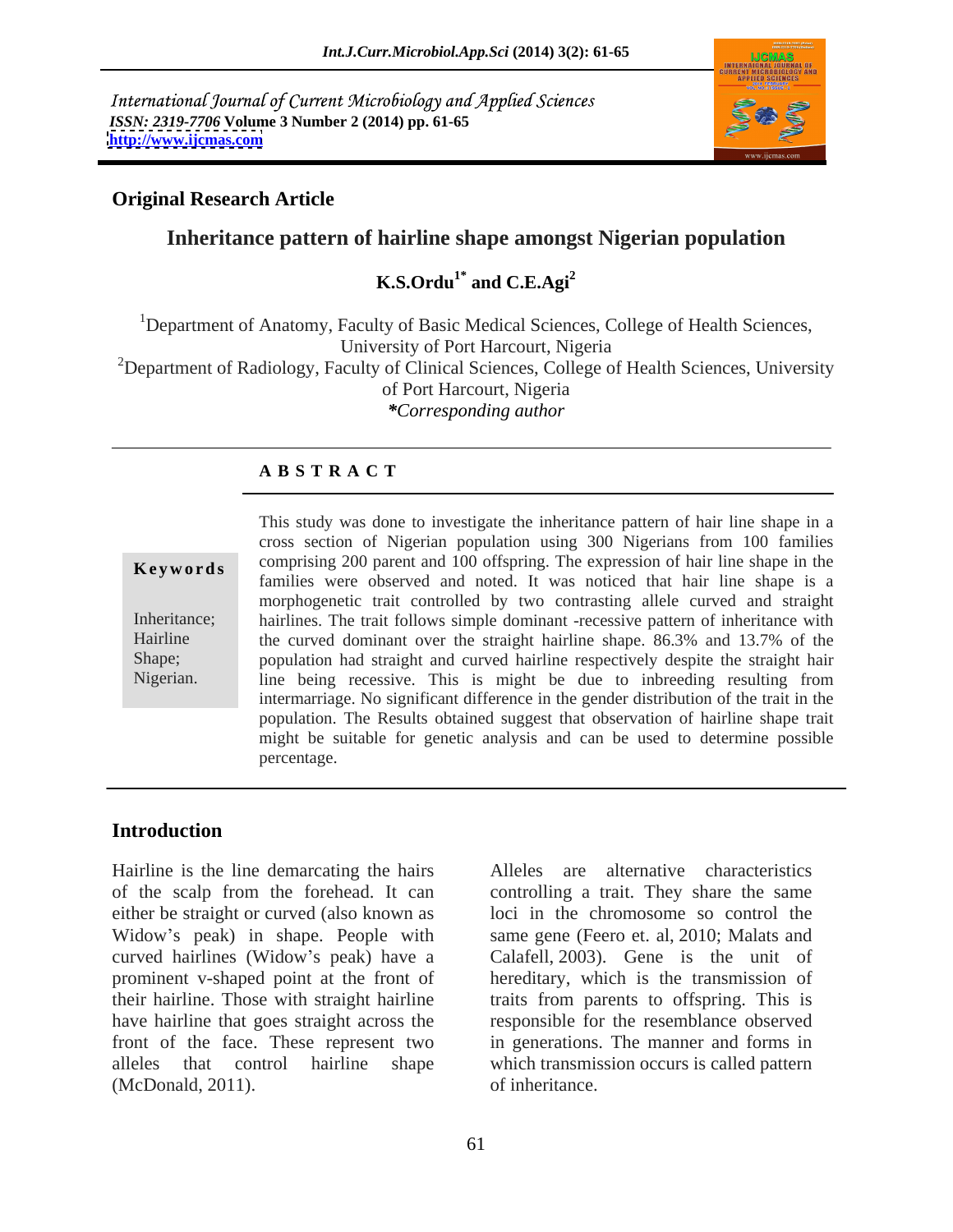The patterns include; Autosomal **Results and Discussion** Dominant-Recessive, Polygenic, X-Y Linked and Mitochondrial inheritance. 12 families that had 12 fathers curved Autosomal Dominant-Recessive hairline and 12 mothers straight hairline inheritance inheritance involves 2 pairs of produced 12 offspring of which 7 had contrasting alleles controlling one trait curved hairline (3 males and 4 females) where the recessive allele is manifested and 5 had straight hairline (1 male and 4 phenotypically in homozygous forms only females). 5 offspring (2 female curved and but masked by the dominant allele when 3 male straight hairline) are products of 5 they occur in heterozygous forms (Molly et. al, 2010; Hartl and Jones 2005). and 5 fathers straight hairline. When both Polygenic inheritance a trait is controlled parents 6 each had curved hairline 6 by multiple gene pairs. So there is a offspring with 3 each having either curved gradual variation of the trait in the and straight hairline were seen. All 77 population without a clear distinction. offspring (34 female offspring and 43 Examples include height, skin colour etc. female) seen from when 77 parents both X-Y Linked inheritance results when the with straight hairlines had only straight gene is located in the sex chromosomes (X or Y). Mitochondrial inheritance is when mitochondria of the cell instead of the sample population, 86.3% are observed to nucleus like in the egg cells of humans have straight hairline while 13.7% are

A total of 300 individuals were studied; 200 parents and 100 offspring (45 were of 200 Nigerian families. After a well informed consent, the hair line shapes of the subjects where observed under a bright light and recorded according to their hairline shapes. Results were then arranged according to gender, offspring,

### **Results and Discussion**

families that had 5 mothers curved hairline hairline.

the chromosome is located in the Table 1 shows the distribution of the (Nussbaum et. al, 2007). curved implying that straight hair line is The curved hairline has been shown to be the findings of Nwaopara et al (2009), dominant and straight hairline recessive who observed, in his study on the pattern (Hugo, et al, 2003; Carlos, 2007; of morphogenetic traits combination McDonald, 2011), so the curved hairline amongst the population of Ekpoma, do not really skip generations Nigeria, that a higher percentage of the (Dougherty, 2007). study population (57.51%) had straight **Materials and Methods population** (42.9%) had curved hairline. male and 55 female) from a cross section respective families for straight and curved University of Utah (2006) and study by and parents and analysed. salon and found 81% of them having sample population, 86.3% are observed to have straight hairline while 13.7% are more in the population. This agrees with hairline while a lower percentage of the This might be because the two studies were in the same geographical location. The study is also in conformity with 3% of the observed photographs of undergraduates by Cohen having curved hairline and 97% had straight hairline (Smith and Cohan, 1973). But in contrast to the findings of researchers from the Nusbaum and Fuentefria (2009) when they observed the hairline of women in hair curved hairline.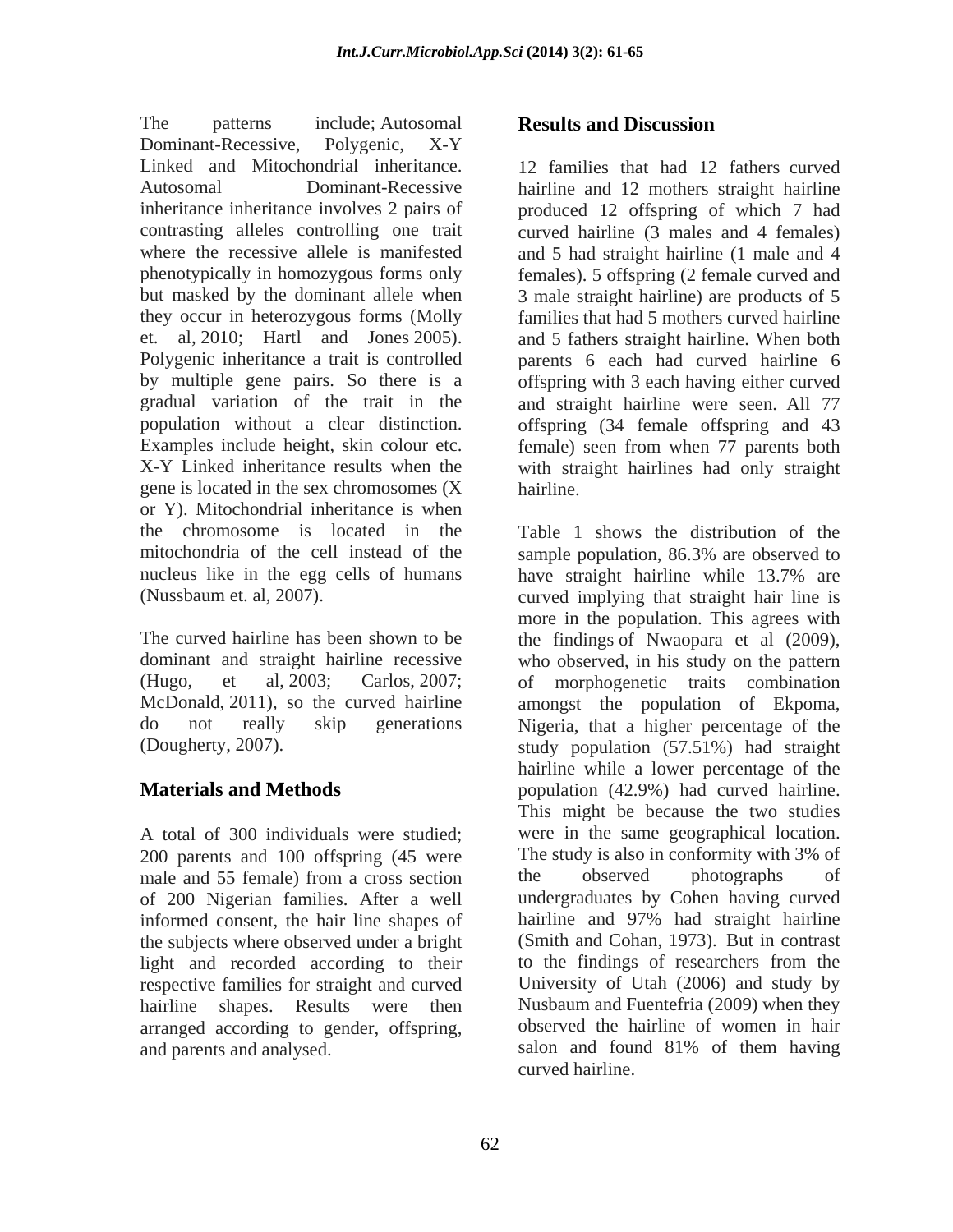### *Int.J.Curr.Microbiol.App.Sci* **(2014) 3(2): 61-65**

| Hairline   No. of |                       | "Male.                                                                                                                               | Females | Fathers    |               | Mothers    Offspring    Male |             | <b>Female</b>          |
|-------------------|-----------------------|--------------------------------------------------------------------------------------------------------------------------------------|---------|------------|---------------|------------------------------|-------------|------------------------|
| Trait             | Populations           |                                                                                                                                      |         |            |               |                              |             | <b>Offspring</b>       |
|                   |                       | Straight $\parallel$ 259(86.3%) $\parallel$ 122(40.6%) $\parallel$ 137(45.7%) $\parallel$ 82(82%) $\parallel$ 89(89%) $\parallel$ 88 |         |            |               |                              |             | $40(88.9\%)$ 48(87.3%) |
| Curved            | $\parallel$ 41(13.7%) | $\parallel$ 23(7.7%                                                                                                                  | 18(6.0% | $18(18\%)$ | $11(11\%)$ 12 |                              | $5(11.1\%)$ | 7(12.7%)               |
| Total             | 300                   | $\parallel$ 145(48.3%) $\parallel$ 155(51.7%) $\parallel$ 100                                                                        |         |            | $\vert$ 100   | $\vert$ 100                  |             |                        |

### **Table.1** Showing the Frequency Distribution of Hairline Shape amongst Population of Nigeria

**Table.2** Showing Number of Offspring that Lacked or Exhibited a Trait from Different Parent Combinations of Trait in the Respective Families in the Population

| Hairline<br>Shapes<br>of Parents               | No. of<br>Families <sup>1</sup> | Total No. of<br>Offspring | Male Offspring |          |                    | Female Offspring                   |                |
|------------------------------------------------|---------------------------------|---------------------------|----------------|----------|--------------------|------------------------------------|----------------|
| Curved                                         | Straight                        | Curved                    | Straight       | Curved   |                    | Straight                           |                |
| Father curved                                  |                                 |                           |                |          |                    | $\overline{4}$                     | $\overline{4}$ |
|                                                | 12                              |                           |                |          |                    |                                    |                |
|                                                |                                 |                           |                |          |                    |                                    |                |
| & Mother<br>straight<br>Mother curved          |                                 |                           |                |          |                    | $\sim$<br>$\overline{\phantom{0}}$ | $\overline{0}$ |
|                                                |                                 |                           |                | $\Omega$ |                    |                                    |                |
|                                                |                                 |                           |                |          |                    |                                    |                |
| & Father<br>straight<br>Both Parents<br>curved | $\sqrt{2}$                      |                           |                |          |                    |                                    |                |
| <b>Both Parents</b><br>straight                | 77                              |                           | 77             | $\Omega$ | 34                 |                                    | 43             |
| Total                                          | 100                             | $1^{\wedge}$<br>12        | 88             |          | $\Lambda$ $\Omega$ | $\sqrt{ }$                         | 48             |

In the study population more females 45.7% than males 40.6% had straight straight hairline is recessive (w). So an hairline. 7.7% and 6.0% males and individual that expresses the curved females had curved hairline respectively hairline may have the genotype WW while 11.1% male offspring and 12.7% (homozygous) or Ww (heterozygous) female offspring had curved hairline. This while one that expresses straight hairline change in gender frequency might be due

curved hairline, 3 offspring with curved WW ---- giving rise to only WW offspring hairline and 3 offspring with straight or WW x Ww ---- giving rise to both Ww hairline were found. But all 77 offspring and WW offspring in the ratio 1:1 or Ww pattern observed by Mendel on the

hairline is dominant (W) and that for individual that expresses the curved (homozygous) or Ww (heterozygous) will have the genotype ww (Batul, 2010).

to loss of hair as the female ages.<br>
From table (ii) when both presents had curved hairline, the cross may be; WW x had straight hairline without any one with x Ww ---- giving rise to WW, Ww and ww curved hairline when both parents had offspring in the ratio 1:2:1 with a straight hairline. Using the transmission phenotypic ratio of 3:1 (curved: straight). assumption that the allele for curved possible since there were offspring withThis means that when both parents had curved hairline, the cross may be; WW x WW ---- giving rise to only WW offspring or WW x Ww ---- giving rise to both Ww and WW offspring in the ratio 1:1 or Ww So from the table only the third cross is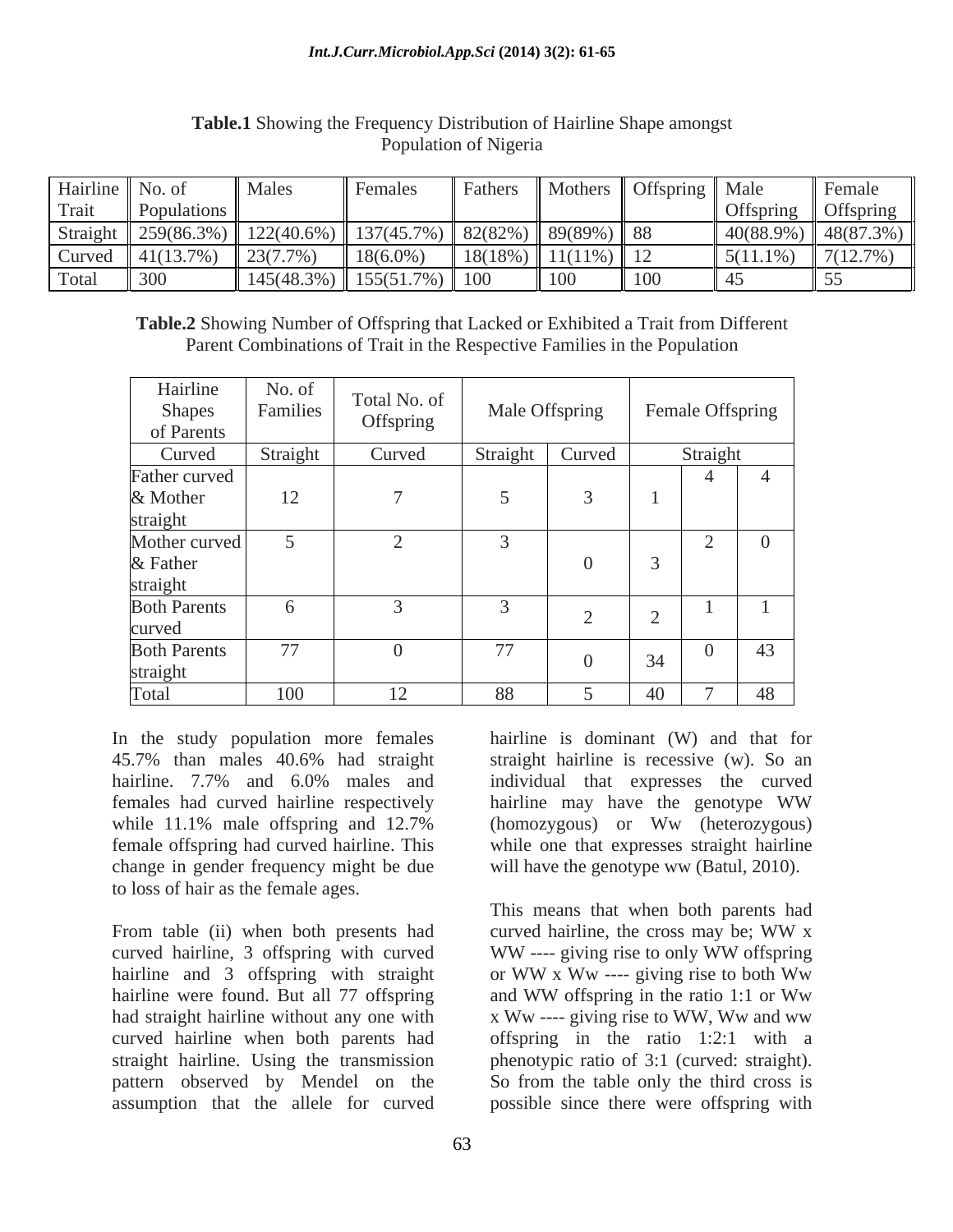curved and straight hairline. They produce 6 offspring with 3 curved hairline and 3 not exactly in conformity of with the sexes and was not up to 50% of the different genetic constitution of the parents population. which might not have been Ww x Ww.

When both parents had straight hairline (table ii row 4), they are controlled by a pair of recessive gene each as suggested by Debopriya (2008). The cross is; ww x ww -- they produce only ww offspring (straight hairline) The 77 offspring with all straight hairline resulting from when both parents were straight hairline agrees with xample.

The pattern of inheritance cannot be sex-<br>2010. linked because a critical look at table ii Feero WG, Guttmacher AE, Collins FS shows that both male and female offspring had curved and straight hairline and verse versa despite whatever trait possessed by  $\frac{1}{1}$ . either of the parents (mother or father). Hartl, Daniel L.; Elizabeth W. Jones The different degrees of shapes of the hairline might suggest polygenic but not perspective 4th ed.. Jones & Bartlett because there are no intermediate hairline Publishers. p. 600

Therefore the inheritance pattern of hairline shape follows the dominant-<br>Malats N, Calafell F 2003. Basic Glossary recessive pattern in tandem with on Genetic Epidemiology Journal of mendelian principles with the curved<br>
Epidemiology and Community hairline shape being the dominant allele Health 57 7: 480–2. and the straight hairline shape being the McDonald, J. H. 2011. Myths of Human recessive allele despite the recessive (straight hairline) seen more in the population. This is supported by findings Molly, K., Houghton, M. and Dawei, J. of Debopriya (2008), who stated that a  $2010$ . Observation of Alleles. widow's peak (curved hairline) is a dominant trait, and a straight hairline is recessive and Odion et al (2008) when Nusbaum, B.P., and S. Fuentefria. 2009. they carried study with 355 students of Delta State University from the Niger Delta region of Nigeria, and found that the

with straight hair (table ii row 3). This is approximately at the same ratio in both results of the cross above but the population studied meaning that dominant discrepancy would have resulted from traits are not necessarily seen more in the percentage of those with the dominant feature of curved hairline were sexes and was not up to 50% of the population.

# **References**

- Batul N B 2010. Dominant and Recessive Traits in Humans . Available at <http://www.buzzle.com>.
- Debopriya B 2008. Examples of Inherited Traits in Humans. From [www.ehow.com/list\\_6961443\\_e](http://www.ehow.com/list_6961443_e) xample.
- above cross. Dougherty, Kristiann 2007. "Genetics widow's peak". Retrieved April 22, 2010.
	- 2010. "Genomic medicine--an updated primer". N. Engl. J. Med.36221: 2001 11.
	- 2005. Essential genetics: A genomics perspective 4th ed.. Jones & Bartlett Publishers. p. 600
- shapes noted. Hugo P, Eliaman Q, John K: History of evolution and its concept.  $6<sup>th</sup>$  edition, 2003, pp 245-251.
	- on Genetic Epidemiology. Journal of Epidemiology and Community Health 57 7: 480–2.
	- Genetics, Sparky House Publishing, Baltimore, Maryland. Pp 67-68.
	- 2010. Observation of Alleles. International Publication on Dominant and Recessive Alleles, 5: 45-47.
	- Naturally Occurring Female Hairline Patterns. Dermatologic Surgery 35: 907-913.